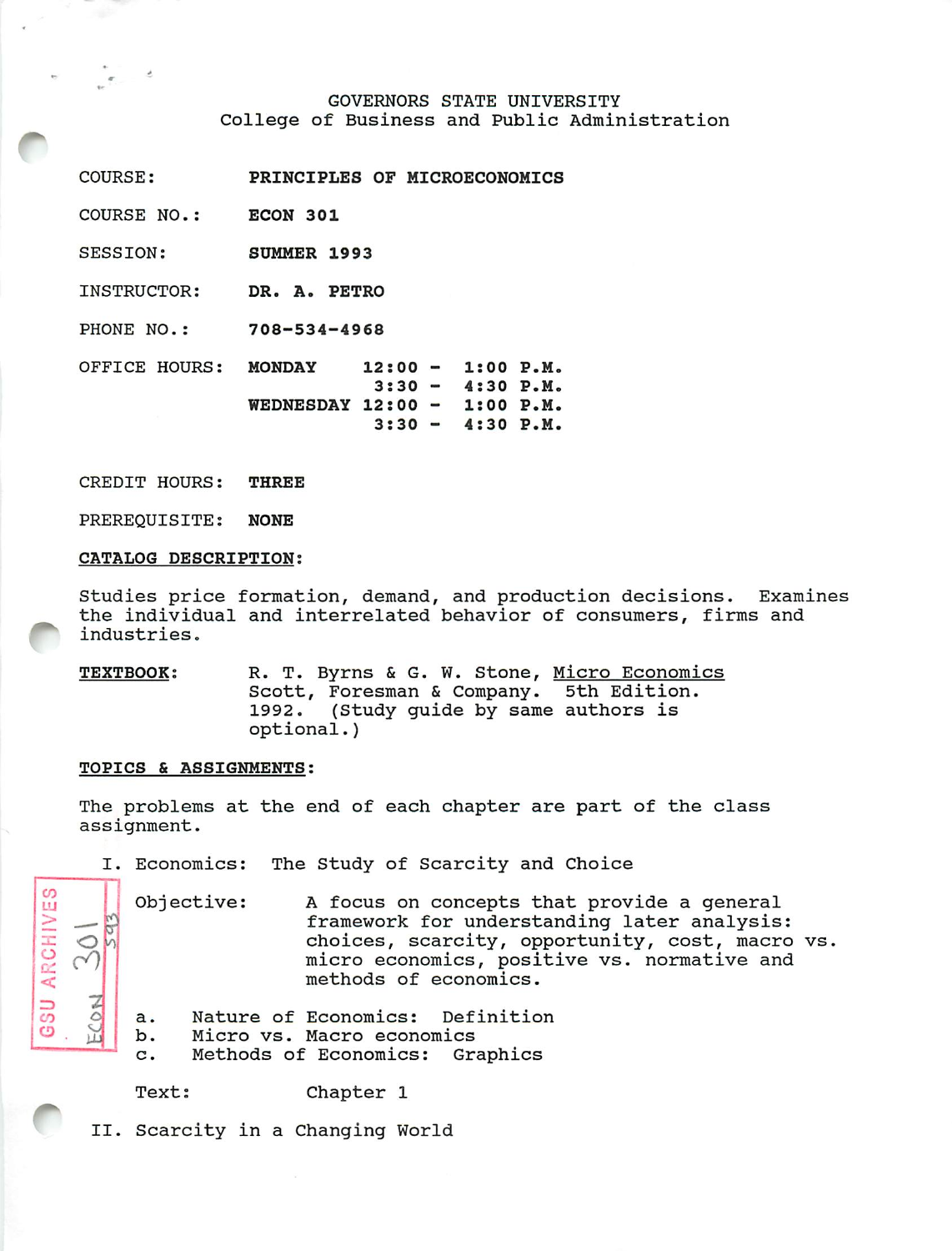Objective: To describe the four basic questions posed by scarcity. Use production possibilities curves to describe scarcity, increasing costs, economic growth, and allocation mechanisms.

- a. Production Possibilities Curves: The Economic Problem
- b. Growth Technology<br>c. Alternative System
- Alternative Systems

Text: Chapter 2

III. Demand and Supply

Objective: Explain the law of demand and the law of supply; describe the major determinants, and how they cause demand and supply curves to shift; give the effect of time; explain what market equilibrium is and how it is achieved.

a. The Demand Curve: Determinants<br>b. The Supply Curve: Determinants

The Supply Curve:

c. Market Equilibrium

Text: Chapter 3

IV. Markets and Equilibrium

Objective: Explain how prices and quantities change to reflect movement in supplies and demands. Show the effects of taxes, subsidies, price floors and price ceilings.

- a. Equilibrium: Price and Quantity
- b. Shifts in Demand and Supply
- c. Shortages and Surpluses<br>d. Intervention: Taxes
- Intervention:

Text: Chapter 4

# EXAMINATION #1

V. Elasticity

Objective: Examine the concepts of elasticity and its applications to demand and supply.

- a. Elasticity and its calculation
- b. Other Elasticities
- c. Elasticity and Tax Burdens
- d. Totals, Averages and Margins

Text: Chapter 5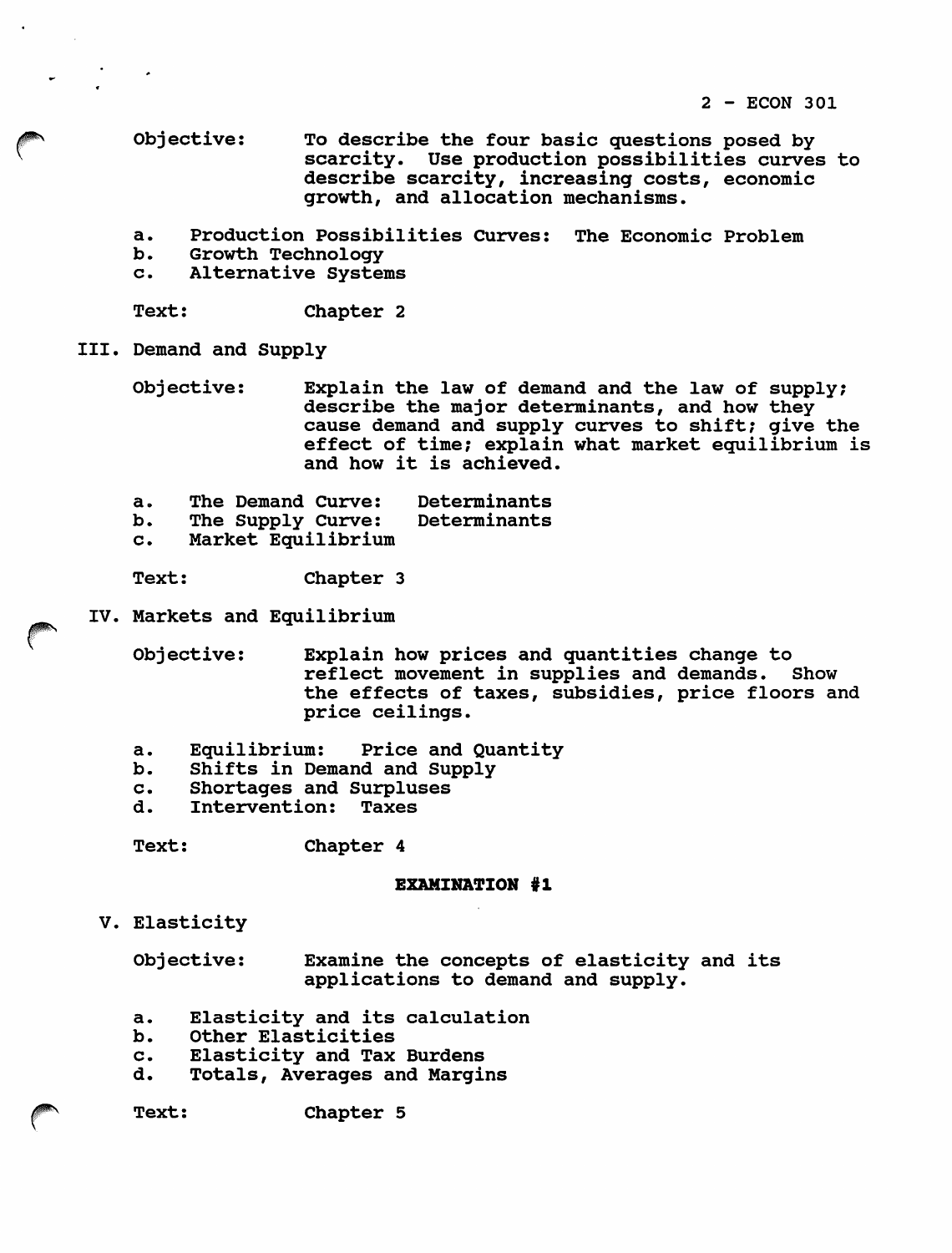VI. Consumer Choice

Objective: Develop the marginal analysis as it applies to consumer behavior.

- a. Effects of Price Changes: Substitution and income effects.
- b. Utility and Marginal Utility<br>c. Consumer Equilibrium and Dema
- c. Consumer Equilibrium and Demand<br>d. Rational Choice
- Rational Choice

Text: Chapter 6

VII. Theory of the Firm

Objective: Develop an overview of business environment.

- a. International Scope
- b. Production
- c. Legal Forms
- d. Financial

Text: Chapter 7

VIII.Production and Costs

Objective: Explore the production relationships of input and output, and determine costs.

- a. Economic costs of production
- b. Production: some definitions
- c. Short-Run Production Costs
- d. Costs in the Long-Run

Text: Chapter 8

### EXAMINATION #2

IX. The Competitive Ideal

Objective: Examine details of the purely competitive market structure.

- a. Pure Competition: Conditions
- b. Short-Run Pricing and Output: Cases
- c. Long-Run Adjustment
- d. Evaluating the Competitive Market

Text: Chapter 9

X. Monopoly

Objective: To focus on the theory of pure unregulated • monopoly.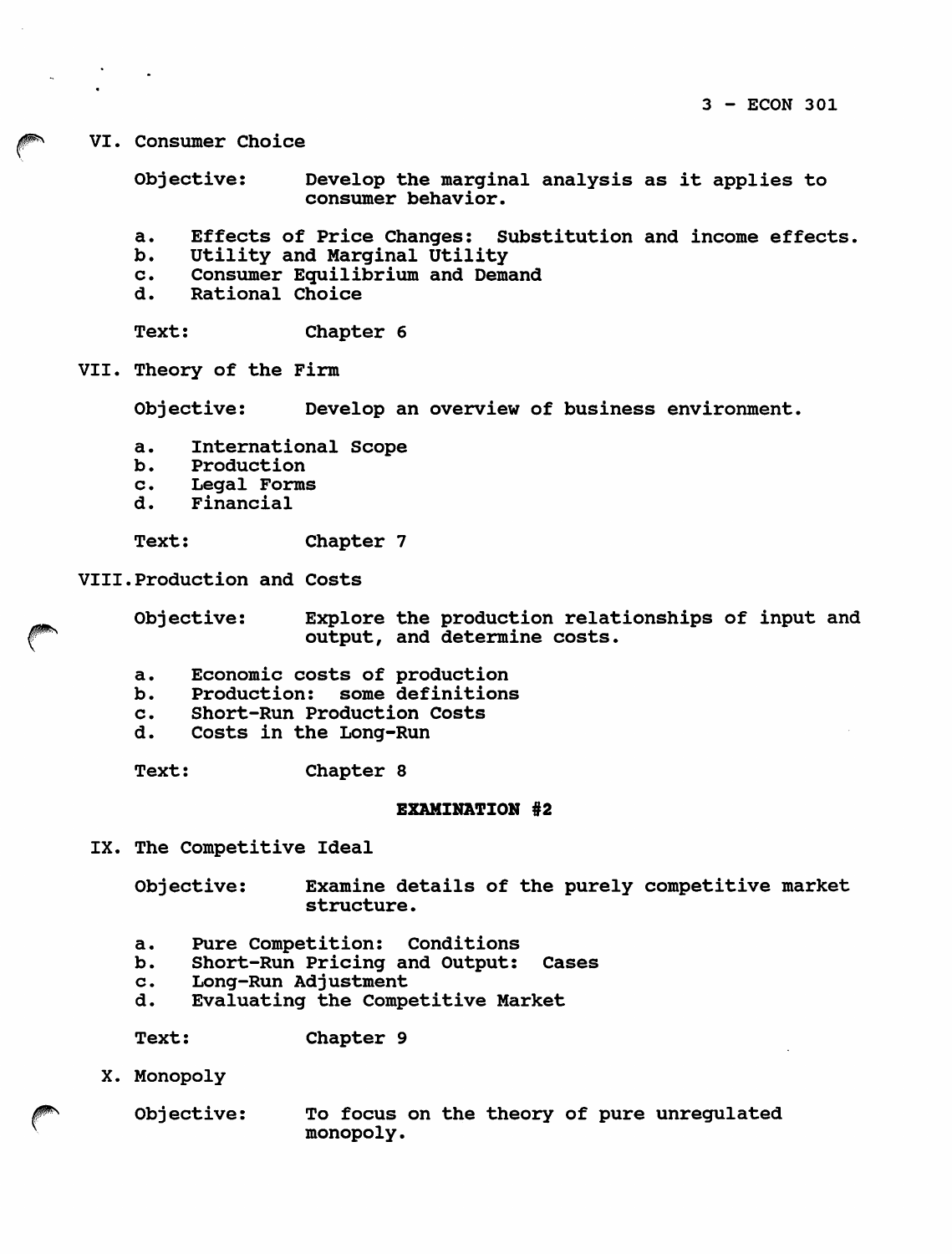- a. Monopoly: Pricing and Output<br>b. Maintaining Monopoly
- b. Maintaining Monopoly
- c. Price Discrimination<br>d. Comparing Competitive
- Comparing Competitive and Monopoly Markets.

Text: Chapter 10

XI. Monopolistic Competition and Oligopoly

Objective: Explore the market between the extremes of competition and monopoly.

- a. Product Differentiation<br>b. Monopolistic Competition
- b. Monopolistic Competition<br>c. Oligopoly
- Oligopoly
- d. Comparing Structures

Text: Chapter 11

XII. Strategic Behavior

Objective: Describe recent developments in economic theory to account for this behavior.

- a. New Industrial Organization
- b. Game Theory
- c. Asymmetric Information

Text: Chapter 12

XIII.Anti-trust Policy

Objective: Introduction to policy on prevention of monopoly.

- a. Measuring Monopoly Power
- b. Mergers and Monopoly Power
- c. Anti-trust Policy<br>d. Anti-trust Laws
- d. Anti-trust Laws

Text: Chapter 13

## EXAMINATION #3

XIV. Competitive Labor Markets

Objective: Examine resource markets and focus on competitive labor markets.

- a. Derived Demand
- b. Demands for the Supply of Labor
- c. Labor Market Equilibrium
- d. Government Regulations

Text: Chapter 14